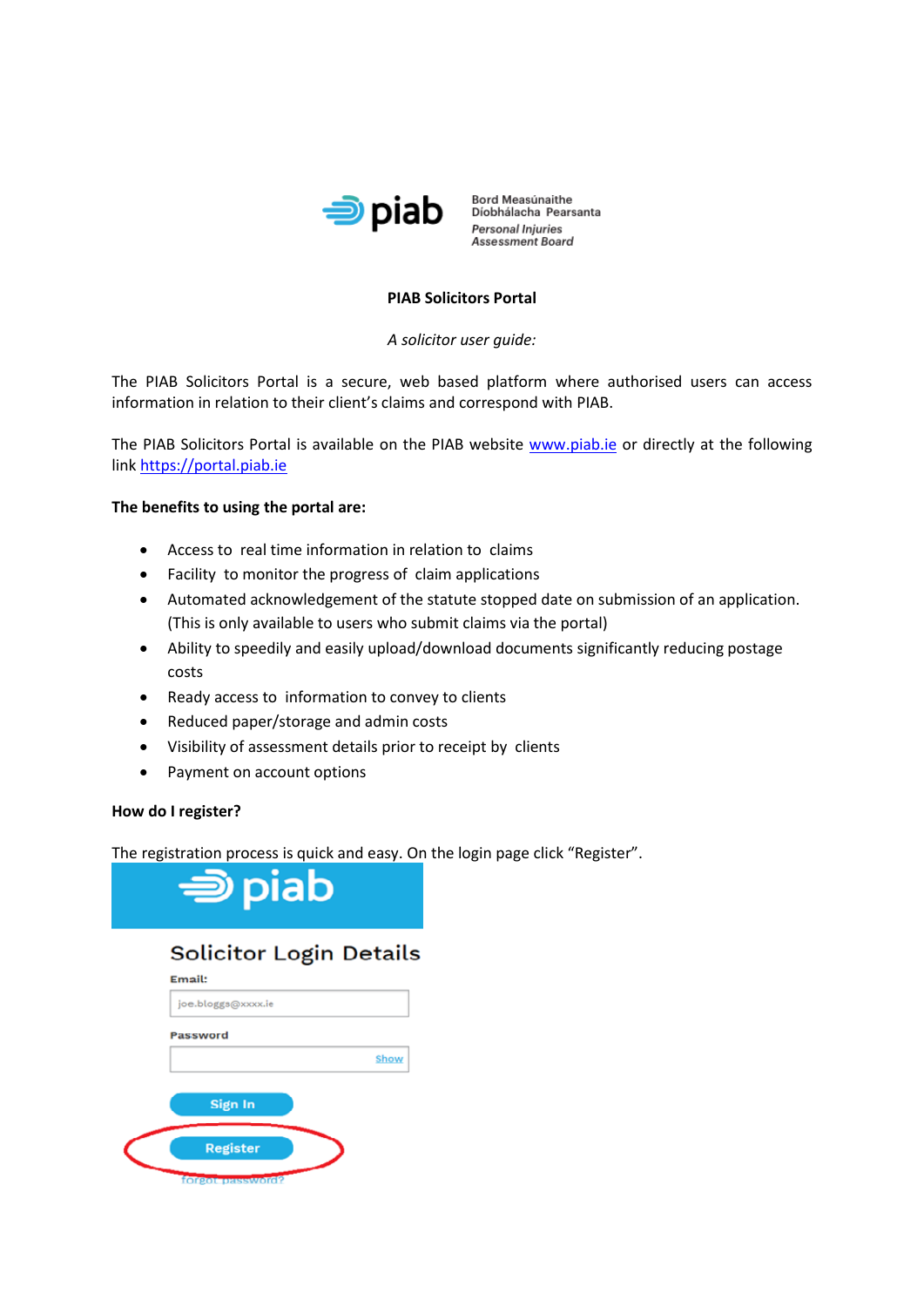You will be brought to the Register Firm Account page.

The administrator of this solicitor's firm account should complete this page. The role of the administrator is to register and create the office account, add and remove additional users and also to update the office contact details. This individual will be the main point of contact with PIAB.

Once you have read and accepted the terms and conditions for use of the portal please click on "Register".

# **Terms & Conditions**

I confirm that I have read and accept the terms and conditions for use of the PIAB Portal **Terms and conditions** I'm not a robot Register

Congratulations, your application to use the portal has been successfully submitted to PIAB.

## **What happens next?**

PIAB Portal admin review each application and if appropriate will approve your firm for use of the PIAB portal.

You will receive an email notification of this (as will each individually added user). In this email you will be asked to create a password.

Once you and all registered users have created their individual passwords the portal is then available for use.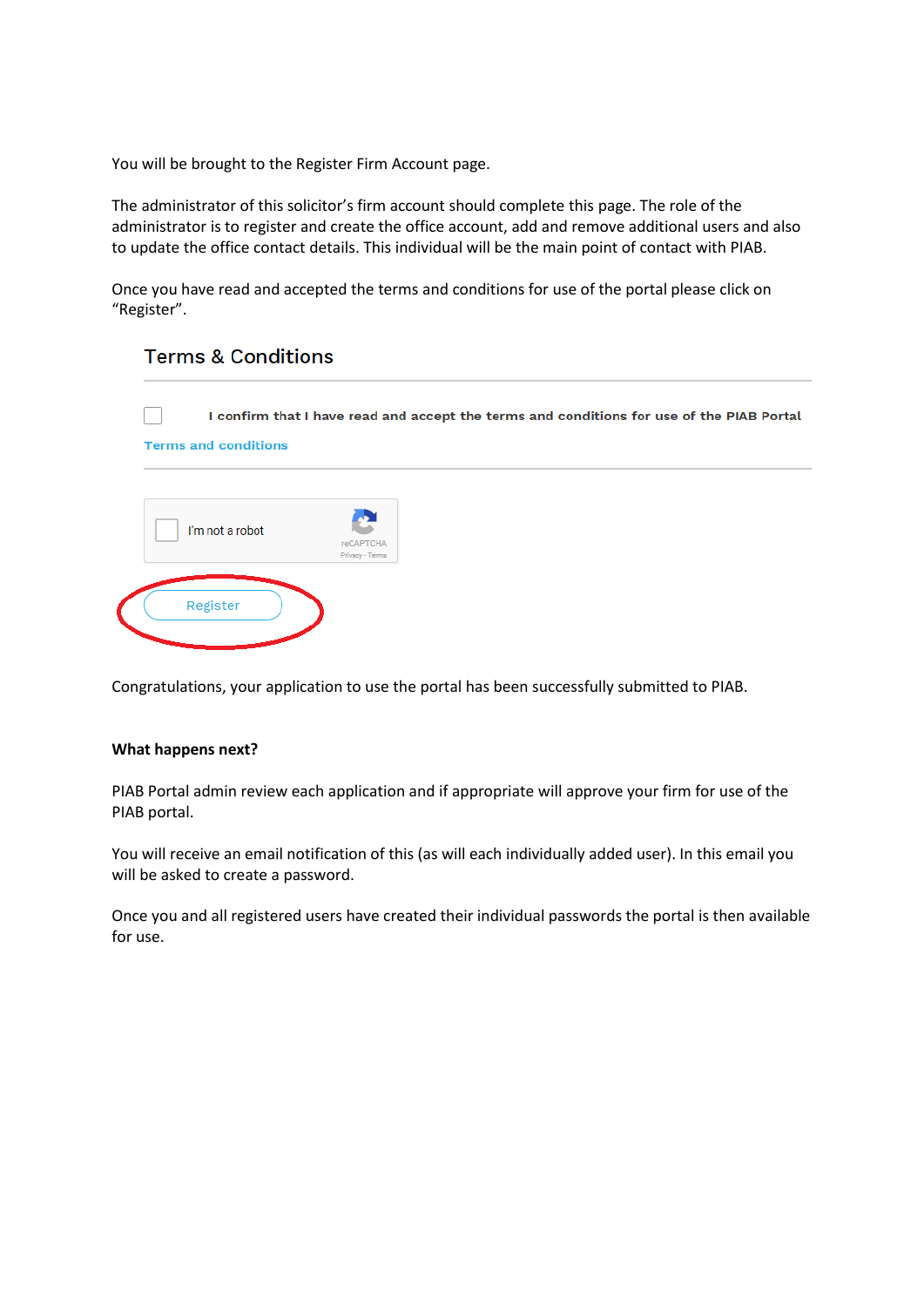### **How do I use the PIAB portal?**

Log on to the portal using the email address and password.

Once logged in the following page will appear.

| $\Rightarrow$ piab       |                                                                |                          |                     |                  |
|--------------------------|----------------------------------------------------------------|--------------------------|---------------------|------------------|
|                          | <b>Test Account -</b>                                          | $\Delta$ $\Delta$ Claims | € Solicitor account | $\bigcup$ Logout |
|                          | Your account balance is running low. Top up your balance now > |                          |                     | X                |
| <b>Active claims (4)</b> |                                                                | <b>E</b> Card view       | <b>Filter</b>       |                  |

This page will display all claims that you have submitted to PIAB via the Solicitors Portal. Claims submitted via any other method cannot appear on the portal.

To add new claims please click on the "Add new claim" tab on the bottom right hand corner of this screen.

You will now be taken to an online application form. Once you have submitted an application it will appear with the other claims submitted by your firm (see the following screen).

| $\Rightarrow$ piab                                             |                                                |                    |                         |                                                            |                        |
|----------------------------------------------------------------|------------------------------------------------|--------------------|-------------------------|------------------------------------------------------------|------------------------|
| <b>Test Account - France</b>                                   |                                                |                    |                         | $\overline{\triangle}$ Claims $\epsilon$ Solicitor account | $\mathbf{\Theta}$ Logo |
| Your account balance is running low. Top up your balance now > |                                                |                    |                         |                                                            |                        |
| <b>Active claims (4)</b>                                       |                                                | <b>E</b> Card view |                         | <b>Filter</b>                                              |                        |
| SR:12 - ML0606201885648                                        | Solicitor:<br>Claim Submitted: June 06, 2018   |                    | A<br>в<br>C             | <b>Solicitor</b><br>All solicitors                         |                        |
| 0000000                                                        | Date of birth: June 08, 1979                   |                    | D<br><b>Search</b><br>Е |                                                            |                        |
| SR:Test 1 -<br>EL0605201885547                                 | Solicitor: I<br>Claim Submitted: June 05, 2018 |                    | F<br>G<br>н             | keyword<br>▲ Search by milestone                           |                        |
|                                                                | Data of birth: October 19, 1979                |                    |                         |                                                            |                        |

Each claimant's name, your reference and the PIAB reference are displayed on this page together with details of the handling solicitor, the date it was submitted to PIAB and the Claimant's date of birth.

Click on an individual claimant link to see the claim milestones and access files regarding this claimant.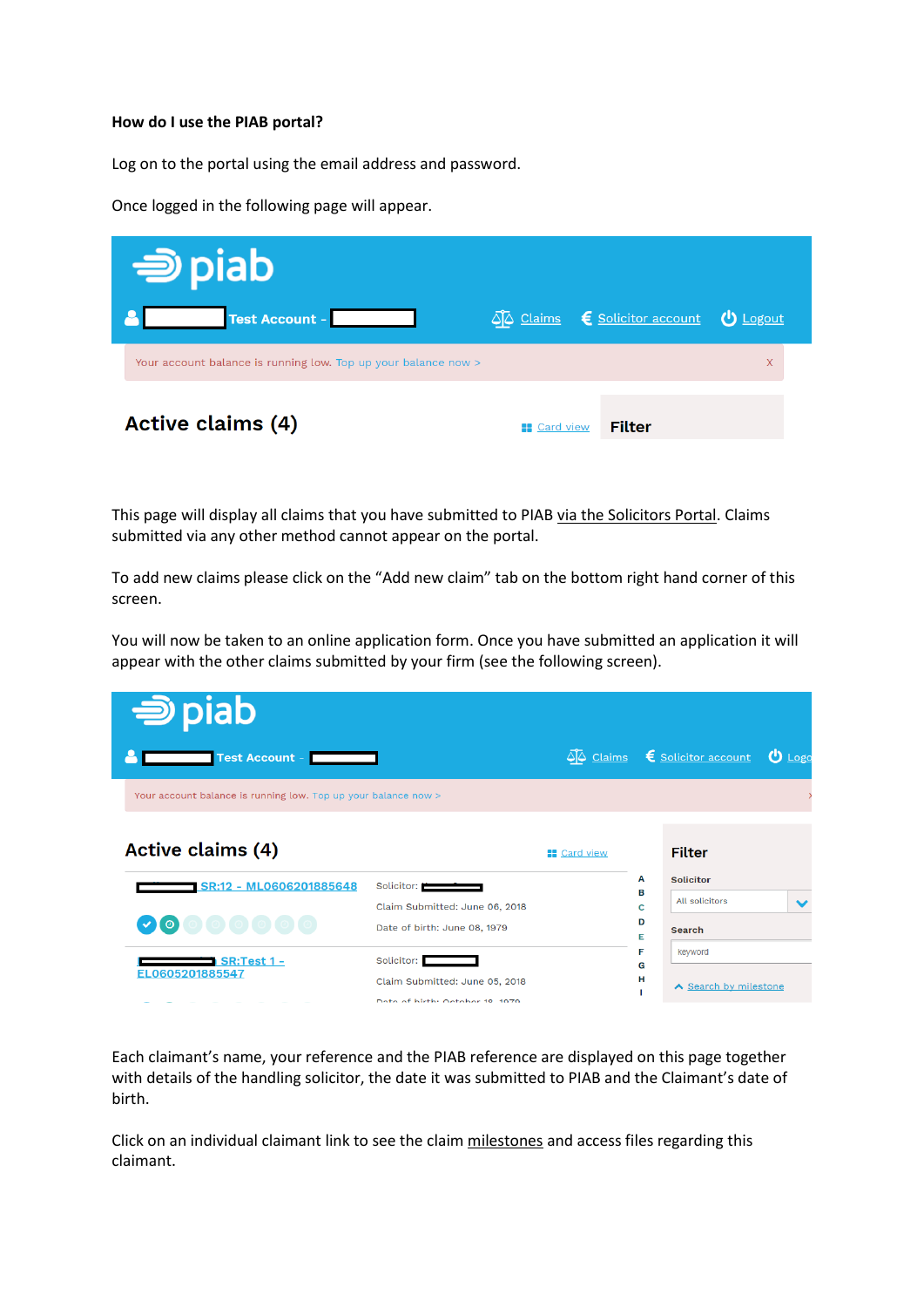# **What are Claim Milestones?**

Milestones are key stages in the life cycle of a PIAB claim and are explained as follows:

| <b>Milestone Name</b>         | What it means                                                        |  |  |
|-------------------------------|----------------------------------------------------------------------|--|--|
| Application received          | This is the date the application was received by PIAB                |  |  |
| Application complete          | This is the date of the application for the purposes of Section 50   |  |  |
|                               | of the PIAB Act. Please note that this is subject to the claim being |  |  |
|                               | within the remit of the Personal Injuries Assessment Board Act       |  |  |
|                               | 2003, as amended.                                                    |  |  |
| Formal Notice Issued/Response | PIAB have issued a formal notice to the Respondent. The              |  |  |
| awaited.                      | Respondent has 90 days in which to consent (or otherwise) to a       |  |  |
|                               | PIAB assessment.                                                     |  |  |
| Respondent Accepted/Declined  | The respondent has replied to the Formal Notice and given their      |  |  |
|                               | consent (or otherwise) to a PIAB assessment. If a respondent         |  |  |
|                               | declines to have a claim assessed an authorisation issues and the    |  |  |
|                               | Milestones progress to Milestone 8                                   |  |  |
| <b>Assessment Process</b>     | Following a Respondent's consent PIAB are now making an              |  |  |
|                               | assessment of the claim. The date by which PIAB must make their      |  |  |
|                               | assessment is displayed together with details of the status of the   |  |  |
|                               | special damages and medical examination(s).                          |  |  |
| Notice of award issued        | PIAB has made its assessment and issued the Notice of                |  |  |
|                               | Assessment to all parties                                            |  |  |
| Assessment accepted or        | All parties have replied to the Notice of award                      |  |  |
| rejected                      |                                                                      |  |  |
| OTP/Authorisation issued      | An Order to Pay or an Authorisation has issued                       |  |  |

# **What Milestone information will be displayed?**

A full list of all milestones will be displayed for each claim.

As PIAB progresses through and completes each milestone the following symbol appears

The current milestone is displayed as follows and contains the key information regarding that milestone.

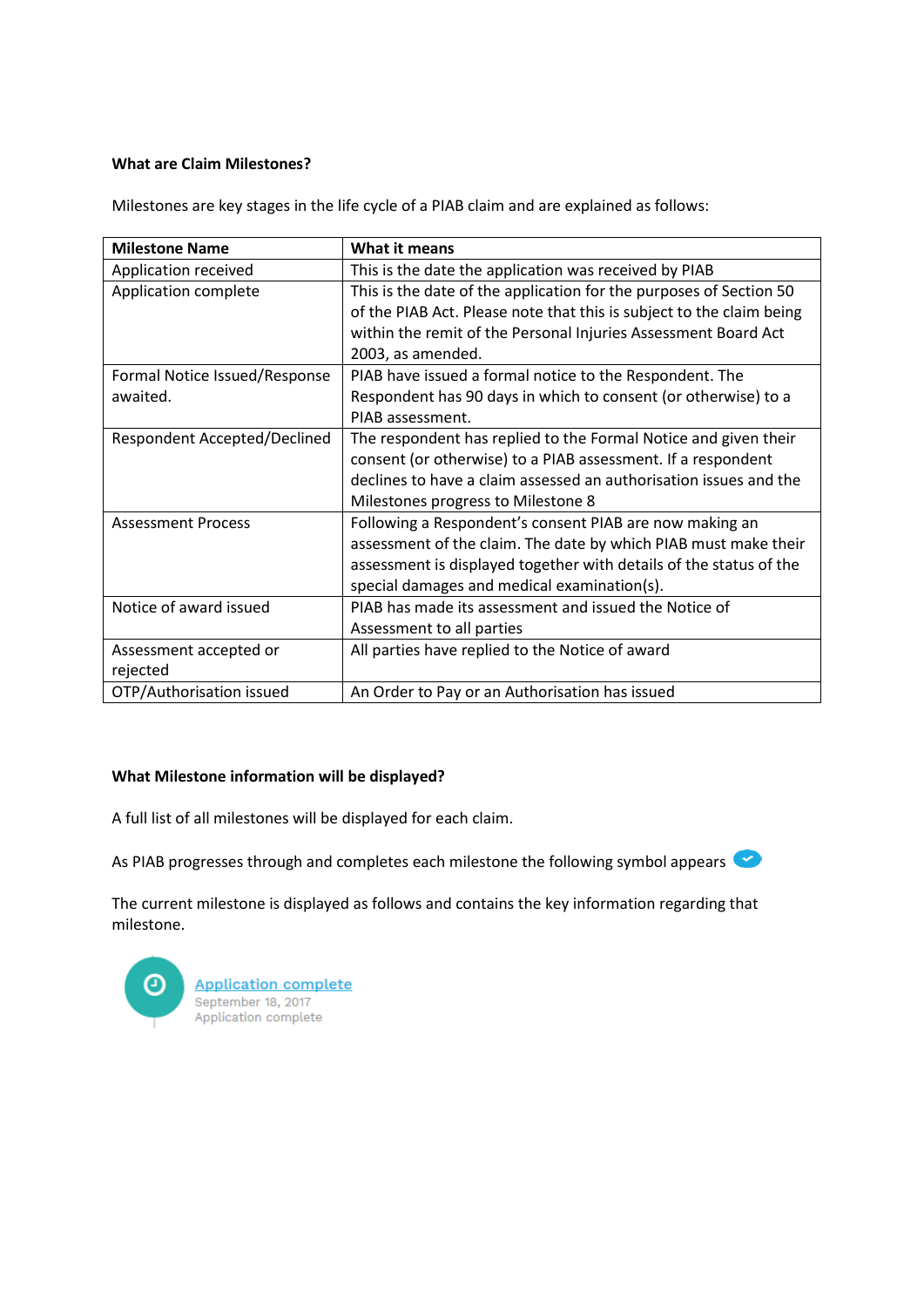### **The Milestones Page**

| <b>Filter</b>                                   | <b>&amp;</b> Dashboard<br><b>Files</b>                                                        |                       |
|-------------------------------------------------|-----------------------------------------------------------------------------------------------|-----------------------|
| <b>Solicitor</b>                                | Thomas Pike SR:Solicitor Refer - EL0621201782943                                              |                       |
| All solicitors<br>$\checkmark$                  |                                                                                               |                       |
| <b>Search</b>                                   | <b>Dashboard Timeline</b>                                                                     |                       |
| keyword                                         |                                                                                               | <b>Case Solicitor</b> |
| ▲ Search by milestone                           |                                                                                               |                       |
| Application received (5)                        |                                                                                               | Solicitor: John Black |
| Application complete (1)                        | <b>Application received</b>                                                                   |                       |
| Formal Notice<br>Issued/Response awaited<br>(0) | <b>Application complete</b>                                                                   |                       |
| Respondent<br>accepted/declined (0)             | <b>Formal Notice Issued/Response</b><br>awaited                                               |                       |
| Assessment process (1)                          | Respondent accepted/declined                                                                  |                       |
| Notice of award issued<br>(0)                   | <b>Assessment process</b>                                                                     |                       |
| Assessment accepted or<br>rejected (0)          | Notice of award issued                                                                        |                       |
| OTP issued /<br>Authorisation issued (1)        | Assessment accepted or rejected                                                               |                       |
| papir ilmao priposi apal<br>PL0728201782972     | ⊙<br>OTP issued / Authorisation issued<br>July 20, 2017<br>OTP issued / Authorisation issued. |                       |

### **Correspondence exchange with PIAB via the Portal**

All claims submitted via the portal will be progressed via the portal. Correspondence between PIAB and your office will take place via the portal.

To see all correspondence on each claim file please click on the files tab on the top centre of the page (circled below). You will now see a list of all correspondence shared.

For each item of correspondence you will see the document name, the date it was uploaded to the portal and you can also download the document(s).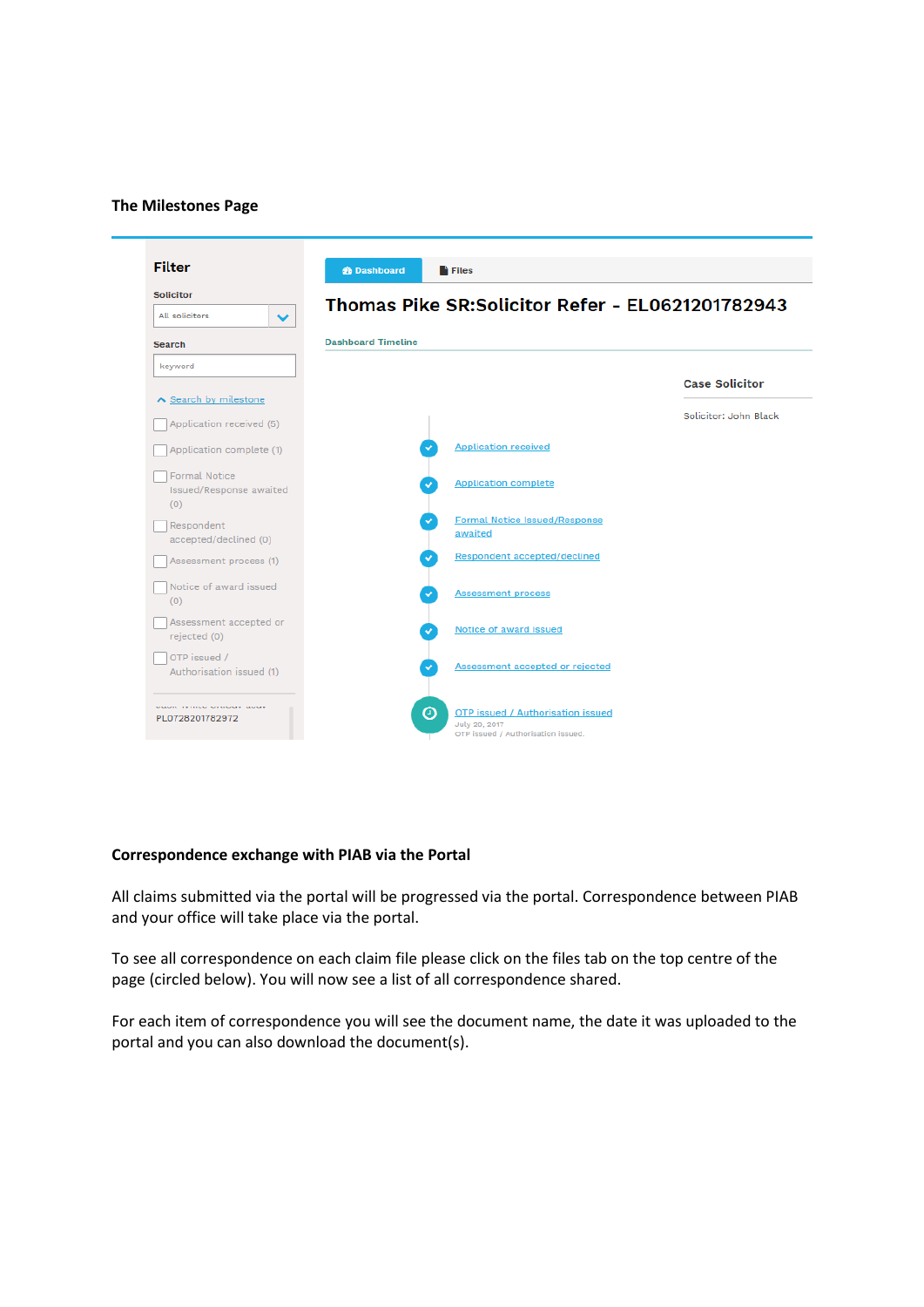

To share correspondence with PIAB please click on the "Upload other document" link highlighted above. You can upload 10 documents in one session.

**When PIAB attach correspondence via the portal you will receive an email advising you to log on to the portal to review the item shared. This email will be issued to the individual who has submitted the application to PIAB via the portal.** 

Please note that while these documents will be visible immediately on the portal they will not be available for you to download for approximately 20 minutes thereafter.

## **Payment Options**

With the Solicitors Portal you have the option to pay for each application submitted on an individual basis by credit or debit card at the end of the application process.

You can also elect to pay by account. This feature enables every firm of Solicitors to submit batch payments to PIAB. Payments can be made by credit/debit card, EFT or Cheque.

Pay by account was developed following feedback received from Solicitor firms. It enables you to control and monitor payments to PIAB in a secure environment. Card security here??

To enable pay by account simply log onto the portal, click on Solicitor Account (below) and then Top up. Then input the information as requested.

Account payments by credit card are automatically applied to your account. Your account balance will not update following an EFT or cheque notification of payment until such time as PIAB have received and verified payment.